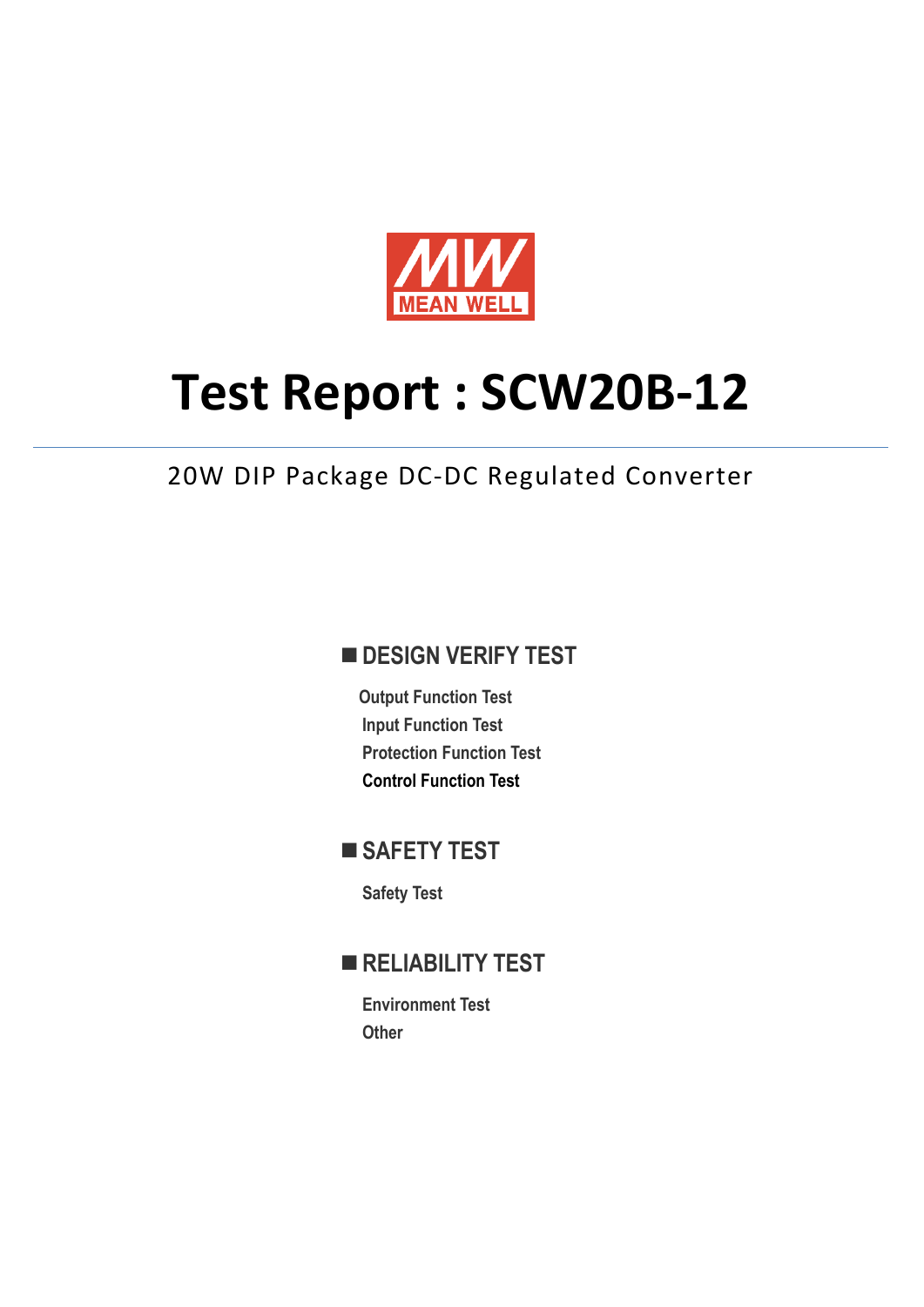

## **DESIGN VERIFY TEST**

### **OUTPUT FUNCTION TEST**

| <b>NO</b>      | <b>TEST ITEM</b>          | <b>SPECICATION</b>      | <b>TEST CONDITION</b>                                     | <b>RESULT</b>       | <b>VERDICT</b> |
|----------------|---------------------------|-------------------------|-----------------------------------------------------------|---------------------|----------------|
| 1              | <b>VOLTAGE ACCURACY</b>   | $-2.0\% - +2.0\%$ (Max) | I/P:24VDC<br>O/P:FULL LOAD<br>Ta:25 $°C$                  | $+0.76%$            | P              |
| $\overline{2}$ | <b>RIPPLE &amp; NOISE</b> | 80 mVp-p (Max)          | I/P:24VDC<br>O/P:FULL LOAD<br>Ta: $25^{\circ}$ C          | 24 mV               | P              |
| 3              | LINE REGULATION           | $-0.5\% - +0.5\%$ (Max) | $I/P:18VDC-36VDC$<br>O/P:FULL LOAD<br>Ta: $25^{\circ}$ C  | $-0.01\% - +0.01\%$ | P              |
| 4              | <b>LOAD REGULATION</b>    | $-0.5\% - +0.5\%$ (Max) | I/P:24VDC<br>O/P:10% LOAD~FULL LOAD<br>Ta: $25^{\circ}$ C | $-0.07\% - +0.07\%$ | P              |

#### **INPUT FUNCTION TEST**

| <b>NO</b>      | <b>TEST ITEM</b>           | <b>SPECICATION</b>                                | <b>TEST CONDITION</b>                                 | <b>RESULT</b>                            | <b>VERDICT</b> |
|----------------|----------------------------|---------------------------------------------------|-------------------------------------------------------|------------------------------------------|----------------|
|                | <b>INPUT VOLTAGE RANGE</b> | 18VDC ~36VDC                                      | I/P:TESTING<br>O/P:FULL LOAD<br>Ta: $25^{\circ}$ C    | 14.5~36.0 VDC                            | P              |
| $\overline{2}$ | <b>EFFICIENCY</b>          | 87 % (Typ)                                        | I/P:24VDC<br>O/P:FULL LOAD<br>Ta: $25^{\circ}$ C      | 87.87%                                   | P              |
| 3              | <b>DC CURRENT</b>          | 957 mA / FULL LOAD (Max)<br>25 mA / NO LOAD (Max) | I/P:24VDC<br>O/P:NO / FULL LOAD<br>Ta: $25^{\circ}$ C | 953.3 mA / FULL LOAD<br>7.8 mA / NO LOAD | P              |

#### **PROTECTION FUNCTION TEST**

| <b>NO</b> | <b>TEST ITEM</b>     | <b>SPECICATION</b> | <b>TEST CONDITION</b>                            | <b>RESULT</b>                                | <b>VERDICT</b> |
|-----------|----------------------|--------------------|--------------------------------------------------|----------------------------------------------|----------------|
|           | SHORT PROTECTION     | <b>CONTINUOUS</b>  | I/P:36VDC<br>O/P:FULL LOAD<br>Ta: $25^{\circ}$ C | <b>HICCUP MODE</b><br>AUTO-RECOVER           | D              |
|           | OVER LOAD PROTECTION | $120\% - 190\%$    | I/P:24VDC<br>O/P:TESTING<br>Ta: $25^{\circ}$ C   | 162.0%<br><b>HICCUP MODE</b><br>AUTO-RECOVER | D              |